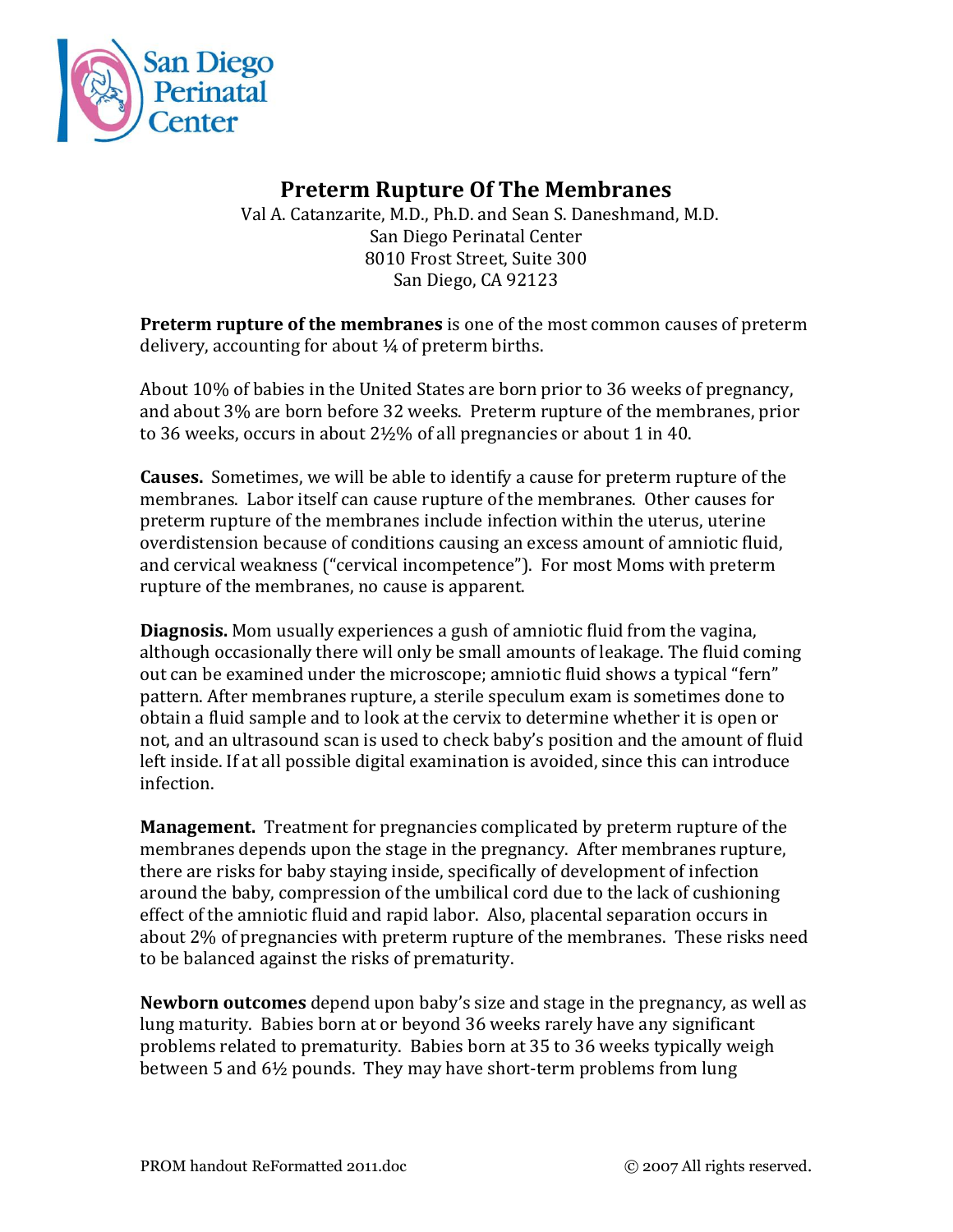immaturity, but typically will be in the hospital for less than a week, and will go home healthy.

Studies have shows that the outcomes for babies born after premature rupture of the membanes are not significantly improved by waiting beyond the 34 week mark (see refererences below)

Babies at 32 to 34 weeks weigh 4 to 5 pounds. As long as they have mature lungs, they do very well in the Nursery, with relatively short hospital stays and good longterm outcomes.

For pregnancies before 32 weeks' gestation, the potential for complications in the newborn period increases. At 32 weeks, even with immature lungs, the rate of survival is nearly 100%, but some babies will be in the Nursery for up to a month. At 28 weeks, when babies typically weigh 2½ pounds or so, the survival rate is still about 90%, but the babies have many complications in the Nursery, are frequently in the hospital for 2 months before going home, and may have long-term health or neurologic problems due to prematurity.

As the gestational age drops below 28 weeks, the risks for both newborn complications and for long-term problems increase.

**Balancing risks vs. benefits.** If a Mom comes in with ruptured membranes after 34 weeks, our recommendation is for antibiotics to prevent infection, and then delivery. . In the 32 to 34-week range, if the lungs are mature and the baby weighs close to 4 pounds, then the risks to baby from staying inside exceed those of delivery, and antibiotics followed by delivery is.

If membranes rupture before 32 weeks into the pregnancy, then the risks to the baby in utero are generally less than those of delivery, and hospitalization with close monitoring of Mother for evidence of infection or labor and baby for evidence of distress are recommended. Fortunately, most Moms with ruptured membranes before 32 weeks do not go into labor for some time after the membranes rupture. About  $\frac{1}{4}$  will be in labor within a few hours after rupture of membranes. Another  $\frac{1}{4}$ will go into labor within the first week. The remaining half will not go into labor for an extended period of time, sometimes months.

**Reducing complications.** When Mom is hospitalized with a diagnosis of ruptured membranes, we can reduce the potential for complications by a variety of means:

 $\triangleright$  Antibiotics. After membranes rupture, there is a risk for bacteria to enter the uterine cavity and cause an infection around the baby. Studies have shown that the combination of ampicillin and a medication of the erythromycin class minimize this risk. At Sharp Mary Birch, we typically give ampicillin (as long as Mom is not allergic) and azithromycin, which has less side effects than erythromycin.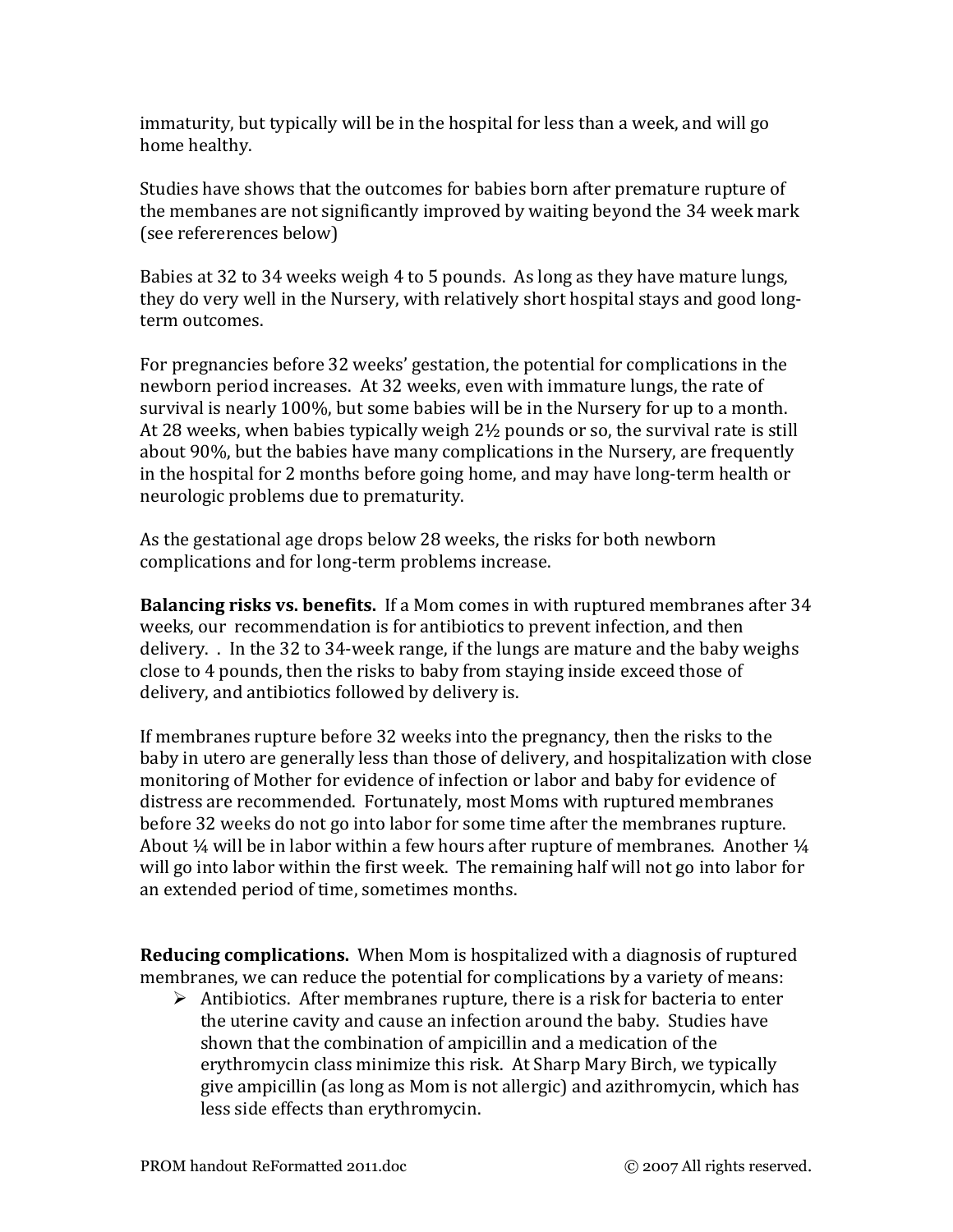- $\triangleright$  Corticosteroids. Medications of the corticosteroid class betamethasone and dexamethasone – have been shown to improve outcomes in babies delivered following ruptured membranes at 32 weeks or before; data is less convincing after 32 weeks. Corticosteriods are given as 2 to 4 doses over a 24 to 48-hour period. These medications are administered shortly after the diagnosis of ruptured membranes, and sometimes a single booster dose is recommended at the time of labor, if there is a long interval between the time of ruptured membranes and the time of labor, and the baby's lungs are not mature.
- $\triangleright$  Fetal monitoring. Initially after ruptured membranes, we tend to monitor baby and contractions for 4 to 12 hours, and then on a periodic basis. This helps us to assess to see whether Mom is going into labor, and whether baby is staying healthy inside.
- $\triangleright$  Magnesium sulfate. There is an increasing body of data that the administration of Magnesium Sulfate reduces the risk for cerebral palsy in babies born prematurely. The data is strongest for pregnancies at 24-32 weeks gestation, with suggestive data at 32-34 weeks as well. Therefore, we typically recommend low dose ("neuroprophylactic dose") magnesium sulfate if delivery is anticipated beteween 24 and 34 weeks gerstation.

**Can the membranes seal up?** Rarely, we will see the membranes re-seal after ruptured membranes (one important exception to this is ruptured membranes after amniocentesis – see below). Unless the membranes re-seal, Mom will stay hospitalized from the time that membranes rupture until the time of delivery.

If labor occurs, or if there is evidence (such as fever) for intrauterine infection, or if the fetal heart rate tracing is nonreassuring, then we deliver the baby, regardless of the stage in pregnancy. Otherwise, we continue to monitor the pregnancy until we reach the 32-week mark, and then check for lung maturity.

**What about medications to block labor?** In the 1980's, many centers would prescribe drugs to block labor in Moms with ruptured membranes. However, over time we have learned that these medications have the potential for significant side effects on Mother, and do not improve the length of the pregnancy significantly, nor do they improve the outcomes for the babies. Therefore, medications to block labor are not used after membranes rupture, apart from use in blocking contractions for a few hours to permit transfer from one hospital to another.

**Is cesarean section needed for delivery?** Ordinarily, no. There is a high rate of breech presentation in preterm deliveries – up to ½ of babies will be breech prior to 32 weeks, as opposed to 1 in 50 at full term. So, there is an increased possibility of need for cesarean section based on baby's position. Most babies who are in a head first presentation, will go on to vaginal delivery.

**What about subsequent pregnancies?** The recurrence risk for preterm birth is quoted as about 30%. If a cause for ruptured membranes, such as excess amniotic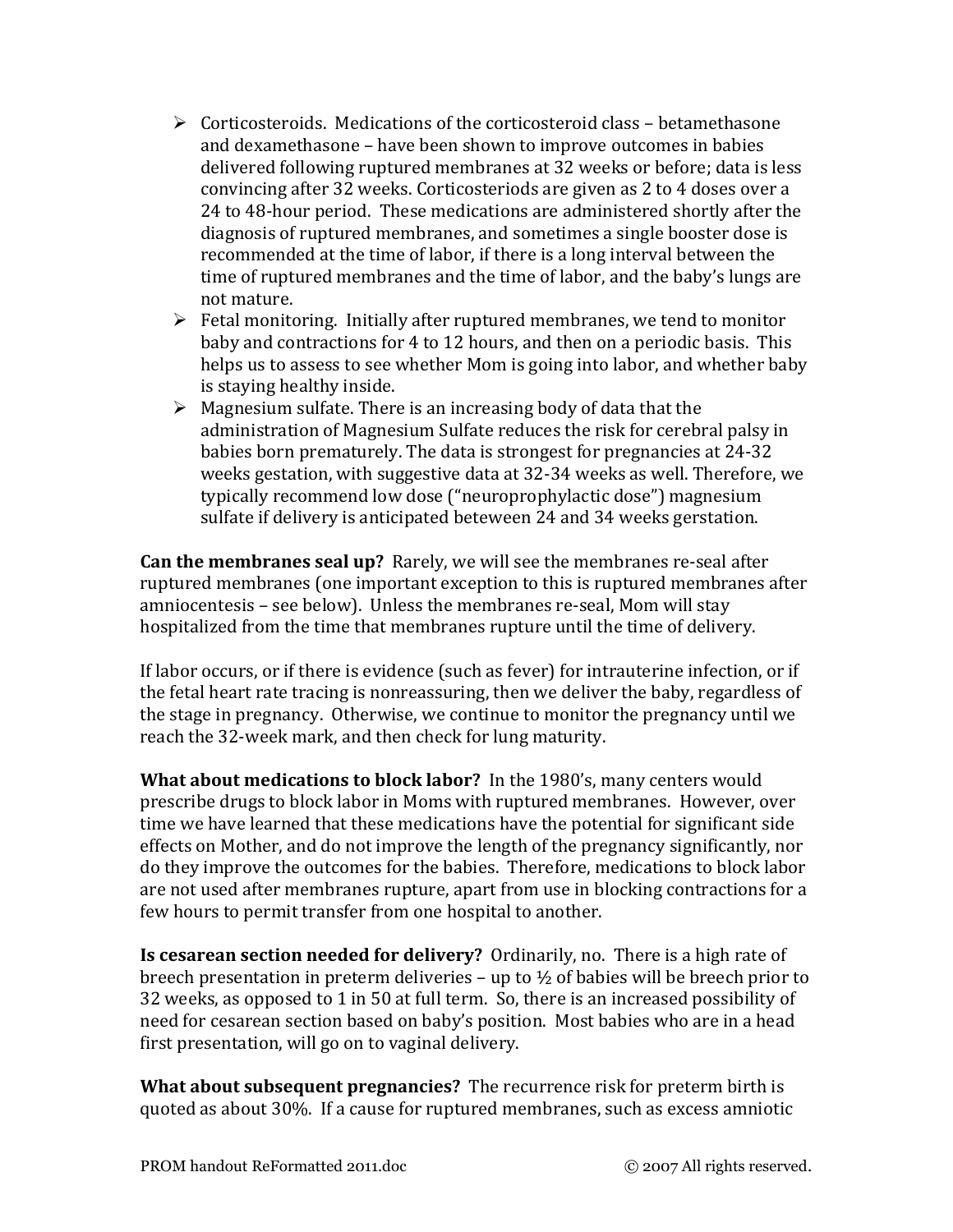fluid, is present, then the recurrence risk is much lower. If the cause is cervical weakness ("cervical incompetence"), then the recurrence risk can be dramatically reduced by means of placing a suture to hold the cervix shut. For any Mom who delivers prematurely, we recommend detailed consultation prior to a next pregnancy in order to assess for underlying risk factors, and to lay out a plan to minimize the recurrence risk.

## **Special circumstances**

- $\triangleright$  Rupture of membranes at a very early gestational age (less than 24 weeks) carries additional risks to the pregnancy. After 24 weeks, the lungs have reached their final stage of structural development, and the lung maturation process is a "biochemical" one. However, before 24 weeks, the lungs are structurally immature, and, if membranes rupture, the lungs may not develop completely. This condition is called lung hypoplasia. The earlier membranes rupture, the more likely the baby is to have pulmonary hypoplasia.
- $\triangleright$  When membranes rupture prior to 23-24 weeks, the recommendation may be for antibiotics to limit risk of infection, and then home bedrest and surveillance until the pregnancy reaches 23 to 24 weeks, then hospitalization.
- $\triangleright$  Rupture of membranes after amniocentesis has a much better prognosis. Over 90% of women who have rupture of membranes after an amniocentesis procedure, will have the membranes re-seal, and will go on to delivery at or near term.

**Will specialists be involved in my care or the care of my baby?** Oftentimes, a perinatologist (also called a maternal-fetal medicine specialist) will be involved with your care if you rupture membranes prior to 34 weeks into the pregnancy, to assist in evaluation and treatment. After delivery, depending upon baby's gestational age, size, and condition, a neonatologist – a pediatrician with subspecialty training in care of the newborn – will be helping with the baby's care.

**In summary,** our usual recommendations for care of Moms with preterm rupture of the membranes are as follows:

- Establish the diagnosis.
- Perform an ultrasound examination to check baby's position, fluid volume, and size.
- PROM before 23-24 weeks: Individialize management.
- PROM between 24 and 32 weeks: Hospitalization, antibiotics, corticosteroids, and delivery at 32 weeks if the weight estimate is about 1800 grams and the lungs are mature.
- Neuroprophylactic dose magnesium sulfate if delivery is anticipated at 24-34 weeks
- PROM between 32 and 34 weeks: Same as above, but corticosteroids may or may not be recommended after 32 weeks.
- PROM at or beyond 34 weeks: Antibiotics, and, at our institution, delivery.